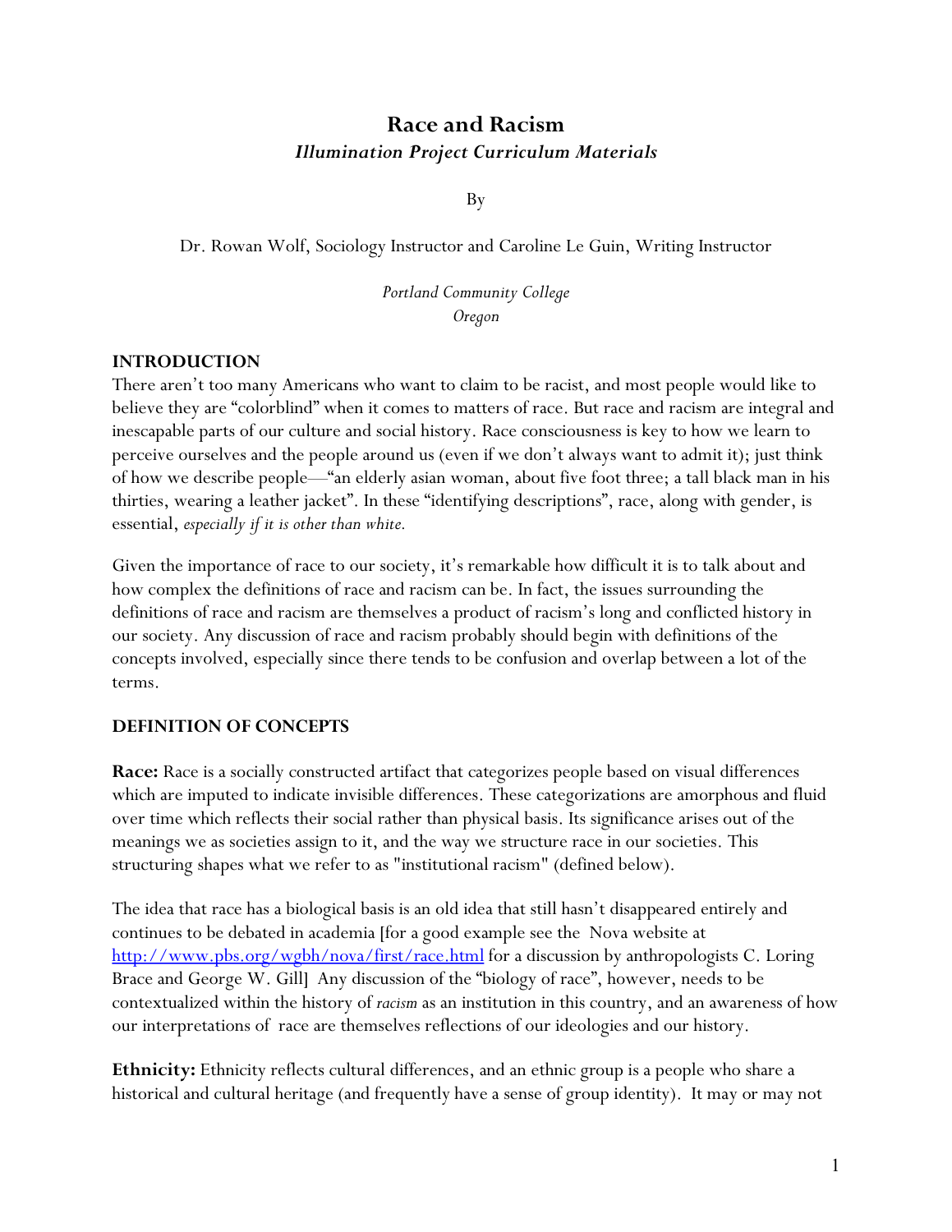overlap with race. However, there is nothing within the concept of a cultural group that excludes that group from being multiracial. For example, members of the U. S. society share a cultural identity. That cultural identity is their ethnicity.

**Racism:** Racism can be defined simply as any policy, belief, attitude, action or inaction, which subordinates individuals or groups based on their race. What this definition leaves out, however, is the specific historical formation of racism as an institution and an ideology over the last several hundred years. Taking into consideration the social and historical perspective, Paula Rothenberg offers this more pointed—and useful--definition of racism:

*"Racism involves the subordination of people of color by white people. While individual persons of color may well discriminate against a white person or another person of color because of their race, this does not qualify as racism according to our definition because that person of color cannot depend upon all the institutions of society to enforce or extend his or her personal dislike. Nor can he or she call upon the force of history to reflect and enforce that prejudice. . . . History provides us with a long record of white people holding and using power and privilege over people of color to subordinate them, not the reverse."*

(Paula Rothenberg. Defining Racism and Sexism)

**Institutionalized racism:** Because racism is an ideology that is entwined within the cultural ideology of this society, at some level, everyone who is a cultural member shares many aspects of the ideology of race. That belief system plays out in our day to day interactions with each other - whether we are blatantly (or consciously) racist or not. The system of race sets up certain hostilities and conflicts that are played out in our lives.

Institutionalized racism is the structuring of benefit for the group with power. Institutionalized processes carry multiple generational effects and are sometimes called **"past in present**" discrimination.

**Privilege:** The structures of racism work in two ways: to discriminate against and subordinate people of color, and to privilege white people. Privileges are unearned benefits from the structuring of inequality, and as such are intimately tied to discrimination. Privilege (unearned advantages) is sometimes difficult for those receiving them to see. This is particularly true in a societal environment such as the United States, when we think that we get things because we are nice people, or because we worked for them. Molly Ivins once alluded to privilege with the analogy of baseball - a person is born on third base, but thinks they hit a triple. A good introduction to privilege is the 1988 article by Peggy McIntosh [White Privilege: Unpacking the Invisible Knapsack](http://seamonkey.ed.asu.edu/~mcisaac/emc598ge/Unpacking.html), and Allen Johnson's book *Privilege, Power, and Difference* is more detailed and highly readable.

## **EXAMPLES AND ILLUSTRATIONS**

## *Institutionalized Racism: The Housing Market*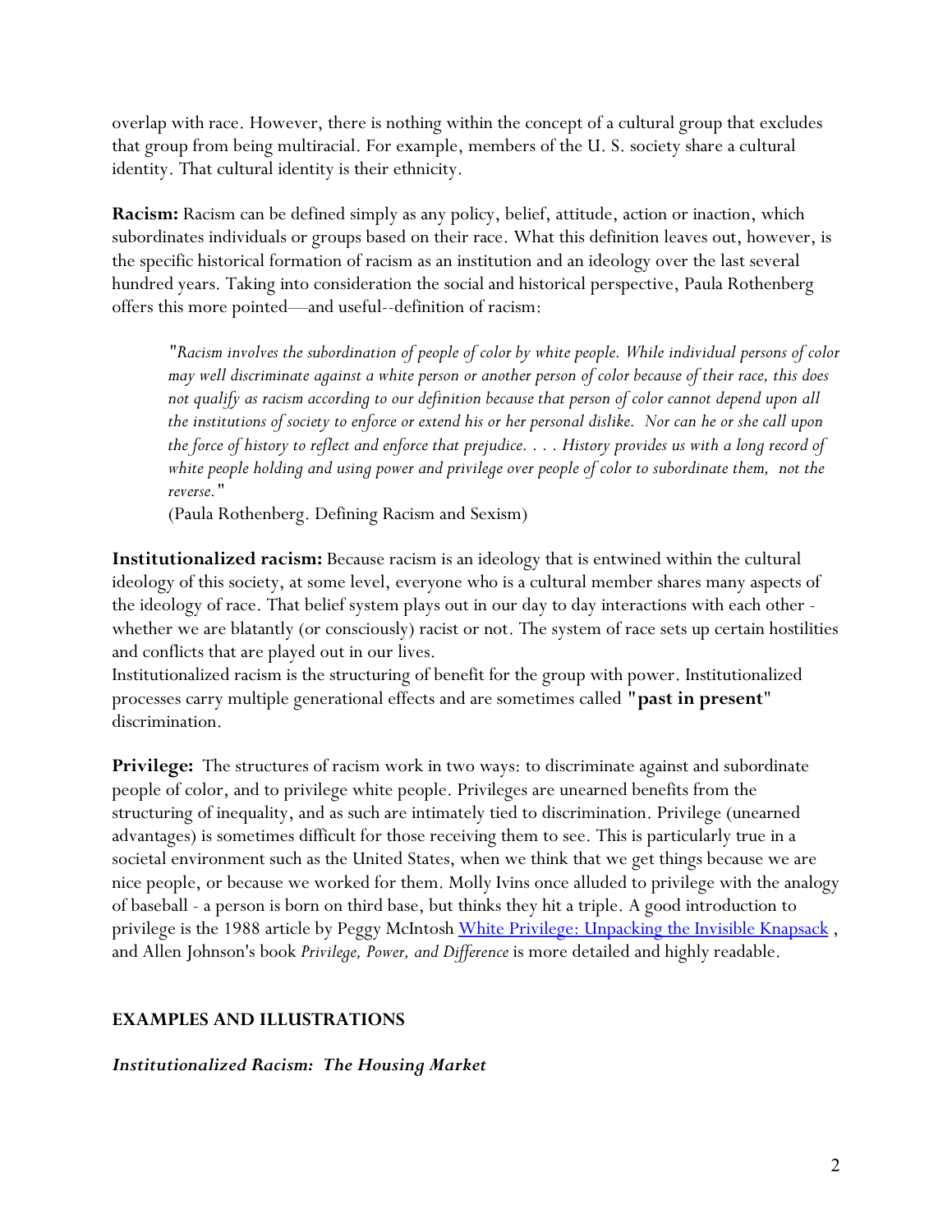A good example of how institutional racism works is the housing market. The creation of the suburbs in the United States was driven by public policy and tax payer money. The GI Bill through the VHA opened the opportunity to purchase a home to millions of veterans after World War II. However of all the home loans made in those boom years, less than 2% went to non-whites. Meanwhile, the federal government set up lending standards and created "red lining." "Red" districts had low insurability **because** people of color lived in those areas. White communities were seen as "good risks," and hence lenders did not offer mortgages in red lined districts. These practices excluded people who were not white from the home ownership market.

The implication of this one set of policies has had (and still has) massive ramifications. For the majority of people in the United States, their home is their single most important form of wealth. The exclusion of people of color from the housing market meant that only whites had that access to this form of wealth. Getting and owning a home became a "privilege" of being white. Meanwhile, much school funding is still financed through local property taxes. Since people of color were concentrated in areas where they could not own homes (or the homes they owned were devalued) there was less money for schools - degrading educational opportunities. Meanwhile, for whites who had moved "out and up," their schools had more funding and were seen as better schools. Quality of education relates to economic opportunity, and those who were left behind ran even further behind. None of this has anything directly to do with individual bias. Rather it is the consequence of a social policy where whites, acting rationally in their own best interests, participated in increasing levels of inequality between the races.

#### *The Power of Race as a Concept: Kennewick Man*

About ten years ago, a skeleton was uncovered on the banks of the Columbia River in Eastern Washington; the bones were dated to around 7600 B.C.E. Almost immediately, a debate arose over who had "rights" to the bones: the Umatilla, Yakama and Nez Perce tribes who saw the remains as an ancestor who should be left alone and reburied, and members of the scientific community—archeologists and anthropologists--who saw Kennewick Man as a rare find, a subject for study that could reveal significant information about human history.

The debate over the cultural and historical meanings of this 9000 year old skeleton reveals the power that the concept of race still wields for us, and how entangled racism is in places we might not expect to find it. While the debate over Kennewick Man can be seen as a conflict of world views and cultural values--Native American faith and traditions up against Western scientific rationalism--closer examination, such as Jack Hitts *Harper's* article, "Mighty White of You", reveals how race and racism permeate the story. To begin with, the Native American claim to the bones is based in the 1990 Native American Graves Repatriation Act, an attempt by the Federal Government to make up for well over a century of mishandling (at best) and desecration (at worst) of Native American remains, often in the name of science and the pursuit of knowledge (Hitts cites an estimate of 200,000 Indian skeletons held in museums). The claims of the scientific community, on the other hand, have relied in part on the identification of Kennewick Man's remains as *not* being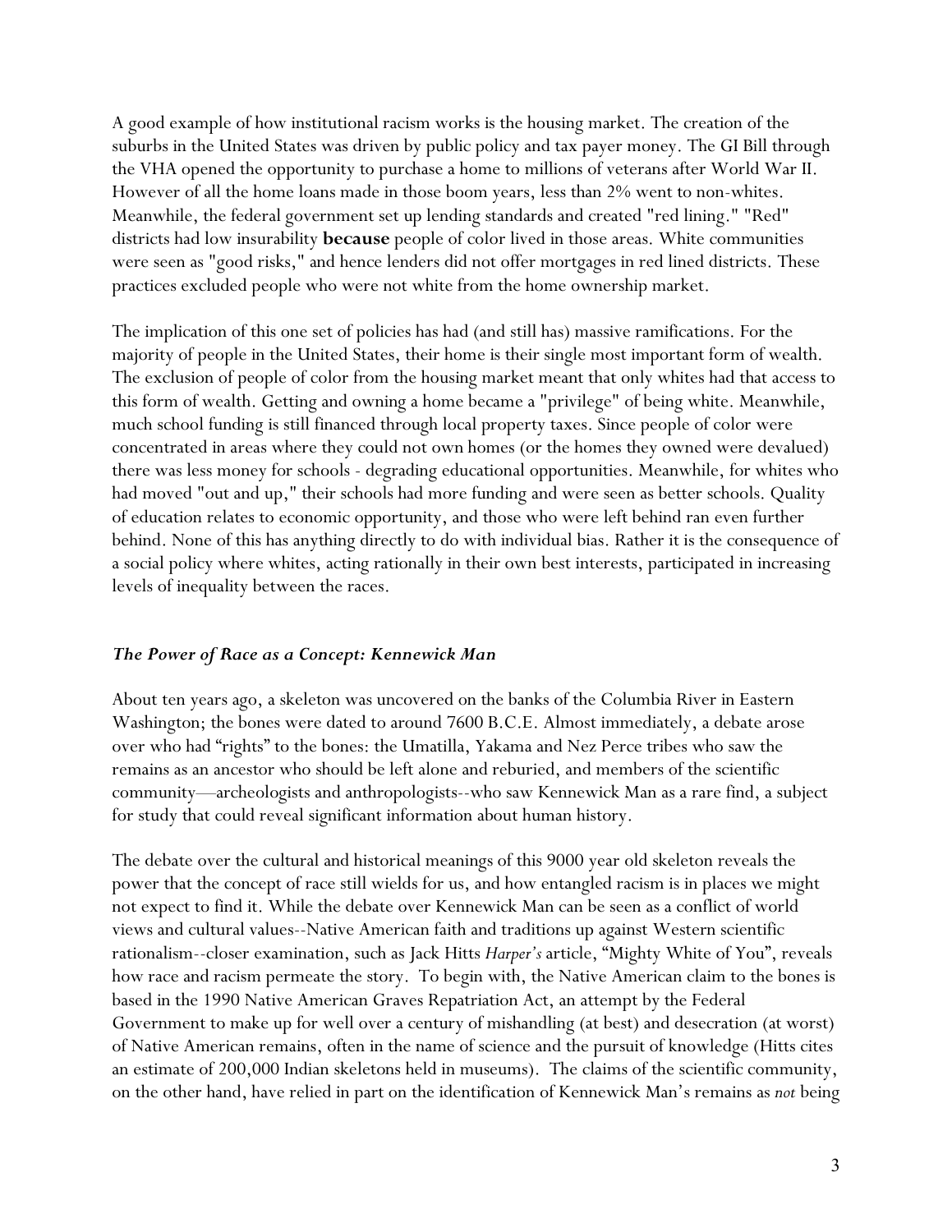paleo-Indian (and therefore not an ancestor of the current-day Umatilla and Nez Perce ), but instead being "Caucasoid". Underneath the scientific debate Hitts identifies a powerful and racially charged motivation: the need to say "We (Europeans) were actually here first; therefore our dominance is justified."

#### **EXERCISES for Classes**

A lot of exercises around race and racism work with developing an understanding of institutional and internalized racism: how racism is not simply a matter of individual choice.

- 1. One place to start might be **Project Implicit** <https://implicit.harvard.edu/implicit/demo/> This is a series of association tests which are completed online. They are intended to show unconscious preferences across a variety of status categories.
- 2. Another area for thought and discussion is to consider how your particular discipline constructs and has historically constructed race:

 How do other disciplines construct and interpret race differently (how does biology construct race differently from anthropology and psychology differently from literature?)

 How has the construction of race has been a site of conflict and definition for your discipline as a whole, and what role has your discipline played in both perpetuating and deconstructing racial/ethnic stereotypes?

 How does exploring the construction of race within your discipline help students to understand that discipline's particular discourse and world view?

An example from the study of folklore: Looking at Joel Chandler Harris' "Uncle Remus" stories as a site of cultural and ethnic conflict where issues of racial identity and appropriation are illustrated in textual history of the stories: a white journalist writing "authentic" black oral folk stories, many of which turn out to be Native American in origin.

- 3. Write about the first experience you remember in which you became aware of your race or ethnicity as something that distinguishes you or marks you somehow.
- 4. Write a dialog between two different voices: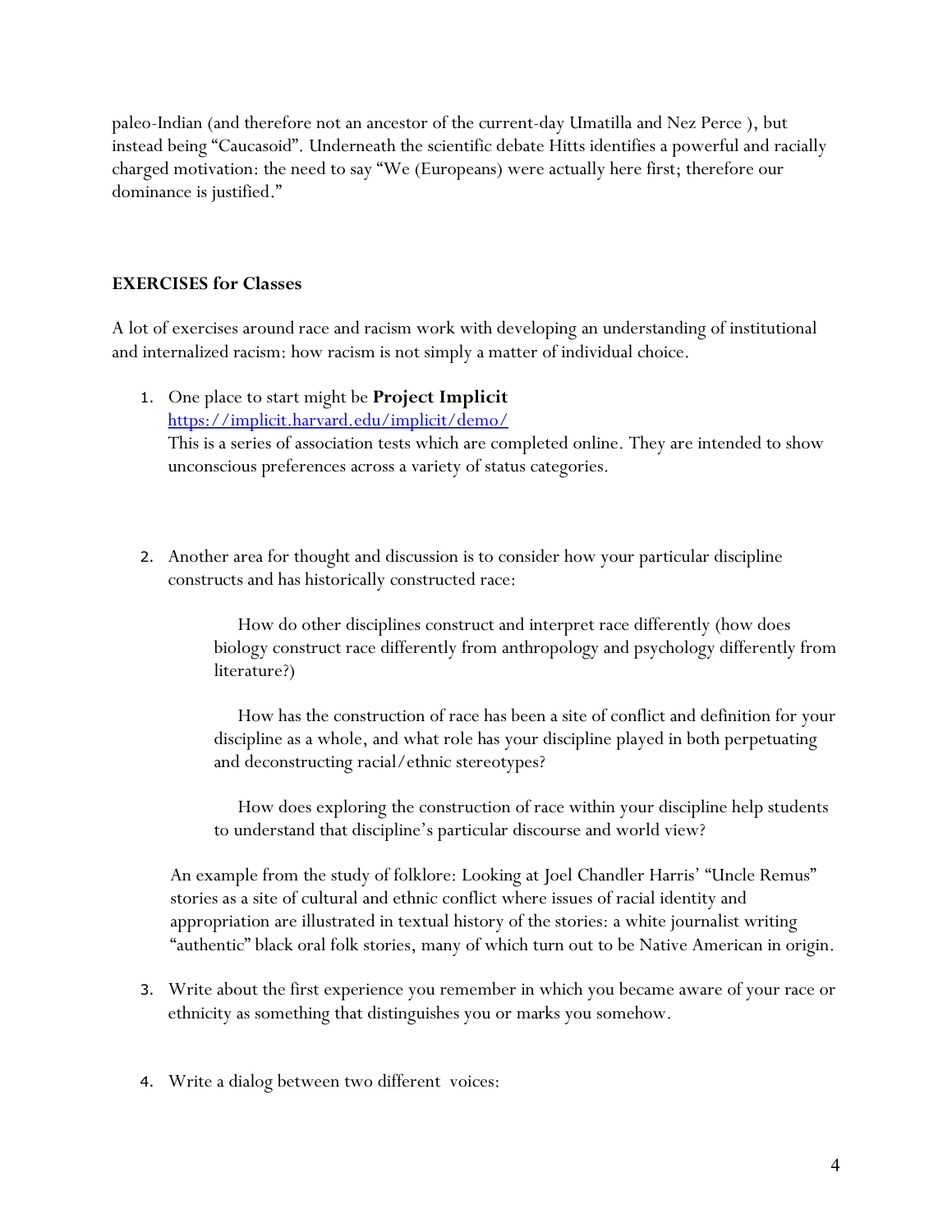Voice One is the bigot or racist, the one that has unconsciously (or consciously) picked up and absorbed all the many stereotypes about different racial/ethnic groups that we are bombarded with. Let this voice spew out all the stereotypes it knows about certain ethnic groups. You don't have to believe these ideas, you may well find them offensive, or be ashamed to even have them in your head. Part of the point of the exercise is to understand that we absorb these ideas even if we do not consciously believe in them

 Voice two is the voice of conscience and reason, the voice that knows "stereotyping and bigotry is wrong." Let this voice challenge and question the assumptions and conclusions of Voice One.

(You do not have to share what you wrote or turn it in)

When you are done, write a reflection on these two voices. Where do they come from? Where, or from whom did you learn the ideas each voice articulated? Which voice was easier to give voice to, and why?

Use your reflection to discuss how stereotypes are learned and unlearned

5. Work in small groups to write definitions for the following terms:

Prejudice

Bias

Discrimination

Stereotyping

Ethnocentrism

Insensitivity

Inequality

Injustice

Indifference

Ignorance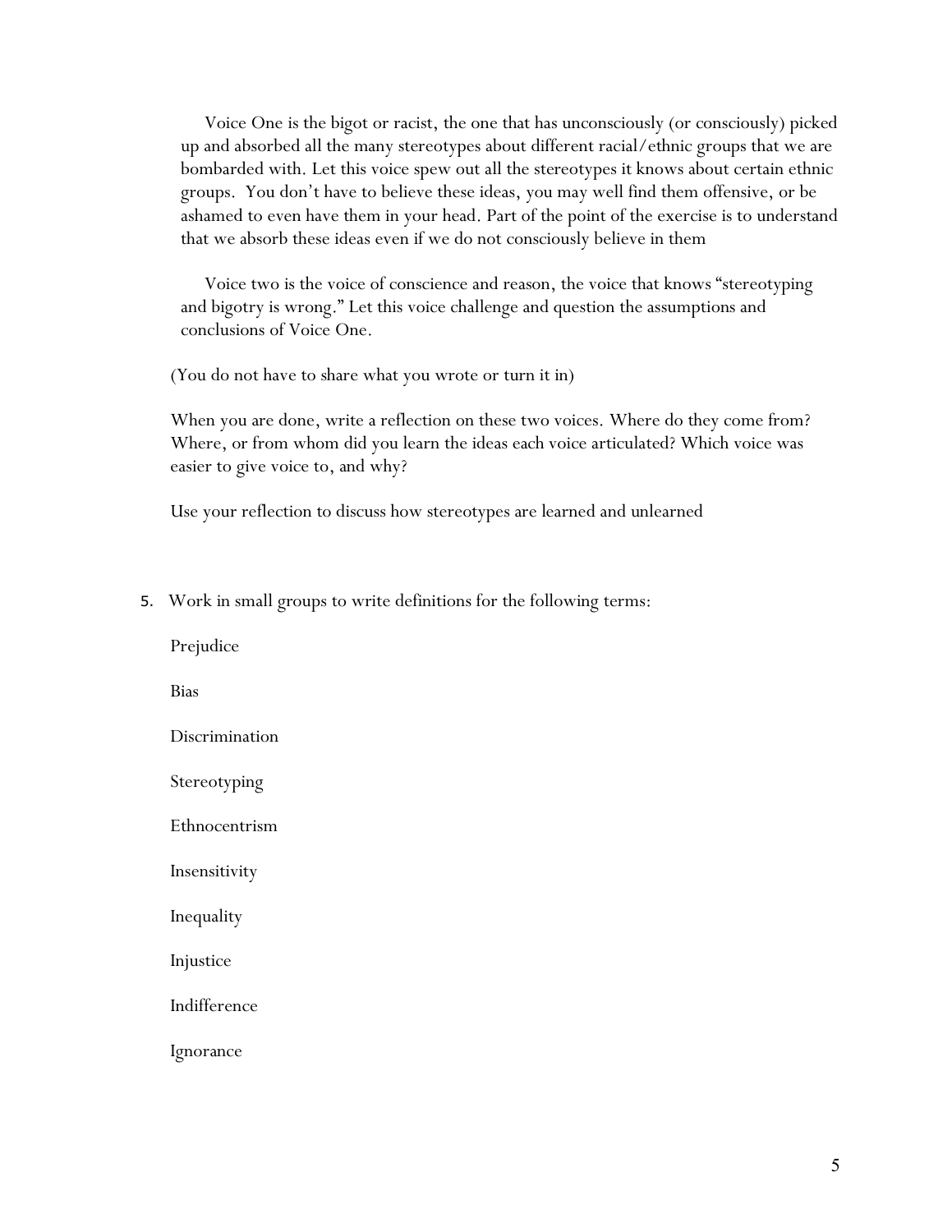How does each of these terms differ in denotation and connotation from "racism"? Think about the scenarios depicted in the play, and discuss which of these terms seem best to apply and help make sense of what happened.

 $\overline{\phantom{a}}$  , and the contribution of the contribution of the contribution of the contribution of the contribution of the contribution of the contribution of the contribution of the contribution of the contribution of the

## **RESOURCES**

Many of these resources are adapted from the Bedford/St. Martin's reference Website: [www.bedfordstmartins.com/rereadingamerica](http://www.bedfordstmartins.com/rereadingamerica)

## **Allen Johnson on White Privilege**

[http://www.csuchico.edu/pub/inside/archive/02\\_02\\_28/allen\\_johnson.html](http://www.csuchico.edu/pub/inside/archive/02_02_28/allen_johnson.html)

## **Digital History: Mexican American Voices**

[http://www.digitalhistory.uh.edu/mexican\\_voices/mexican\\_voices.cfm](http://www.digitalhistory.uh.edu/mexican_voices/mexican_voices.cfm) Sponsored by the University of Houston, this site includes texts by Mexican Americans and others writing about Mexican Americans. Contemporary texts are included at the bottom of the page.

**Eric Lui, "Notes of a Native Speaker"** "I never asked to be white. I am not literally white…But like so many other Asian Americans of the second generation, I find myself now the bearer of a strange new status: white, but acclamation."

**Ethnic Studies** http://207.44.246.88/cgi-<br>bin/netoh/page.cgi?g=Science%2FSocial\_Sciences%2FEthnic\_Studies%2Findex.html&d=1 The Internet Open Highway Project presents this directory of links to information for ethnic studies, encompassing countries across the globe.

**Exploring the Japanese American Internment**[http://www.jainternment.org](http://bcs.bedfordstmartins.com/hrel/toplinks/topicResults.asp?topic=Asian%20Americans&page=&title=Rereading%20America,%20Gary%20Colombo,%20Robert%20Cullen,%20Bonnie%20Lisle%20(6th%20ed.)) Produced by the National Asian American Telecommunications Association, this site offers video clips about the history and present-day impact of Japanese American internment during World War II.

**Greenfield Community College—Links to White Privilege: Databases & Internet Site** <http://www.gcc.mass.edu/library/pathfinders/WPInternet.htm>

## **Gregory Jay, "Who Invented White People"**

<http://www.uwm.edu/~gjay/Whiteness/Whitenesstalk.html> A talk on the occasion of Martin Luther King Jr. Day, 1998

**History of Race in Science** [http://www.racesci.org/](http://bcs.bedfordstmartins.com/hrel/toplinks/ChapterResults.asp?chapter=Ch.+5%3A+Created+Equal%3A+The+Myth+of+the+Melting+Pot&title=Rereading%20America,%20Gary%20Colombo,%20Robert%20Cullen,%20Bonnie%20Lisle%20(6th%20ed.)&page=) This informative site is sponsored by the Program in Science, Technology & Society at the Massachusetts Institute of Technology. It includes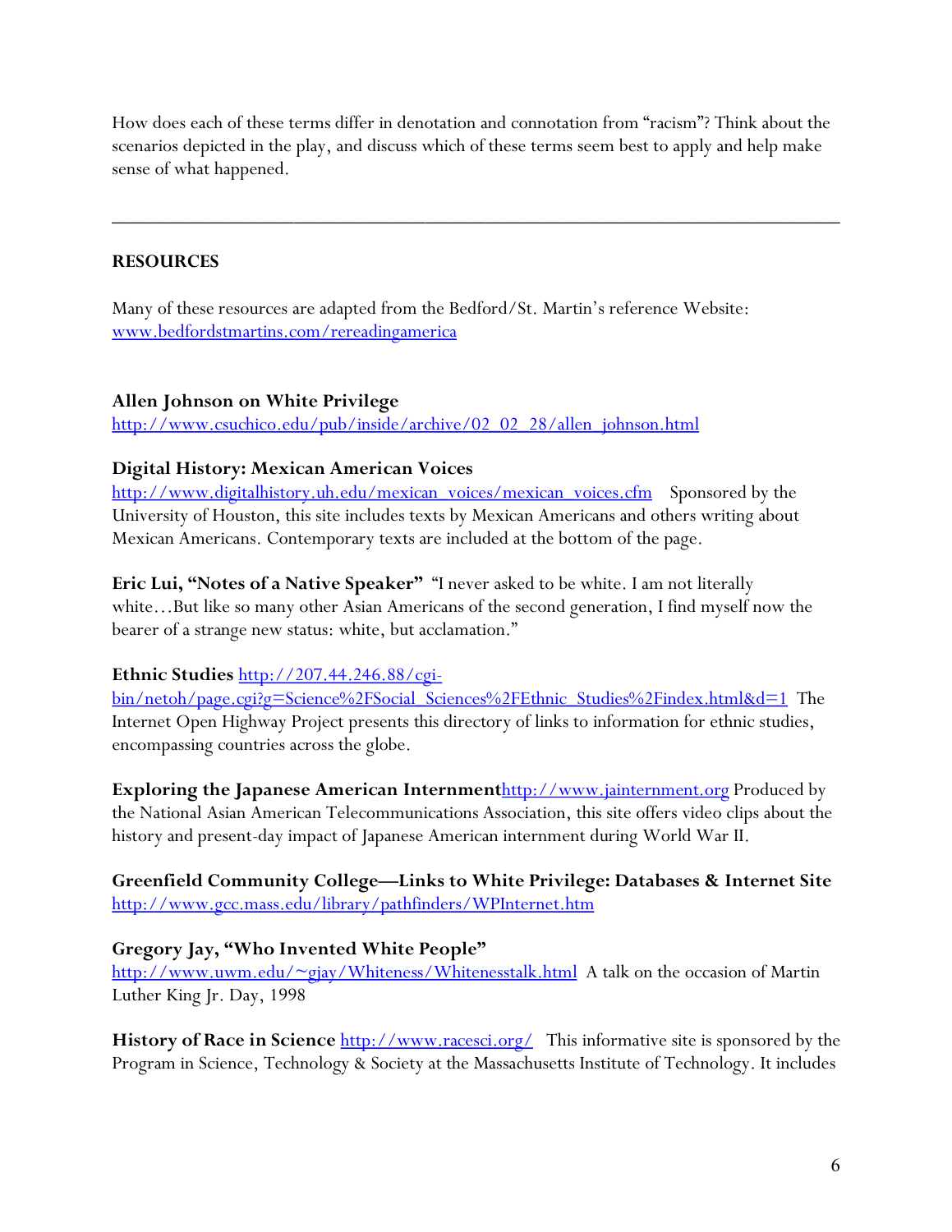a comprehensive bibliography; links to recent articles in the media on race and science; and links to sites on health, genetics, eugenics, ethnic study, and racism.

## **Index of Native American Electronic Text Resources on the Internet**

[http://www.hanksville.org/NAresources/indices/NAetext.html](http://bcs.bedfordstmartins.com/hrel/toplinks/topicResults.asp?topic=Native%20Americans&page=&title=Rereading%20America,%20Gary%20Colombo,%20Robert%20Cullen,%20Bonnie%20Lisle%20(6th%20ed.)) Part of the WWW Virtual Library, this index includes images, speeches, articles, and other Native American-related resources

**Jack Hitts, "Mighty White of You: Racial Preferences color America's oldest skull and bones"** *Harpers Magazine,* **July 2005** "The story of the Ancient European One is this kind of story, toggling back and forth between the world of fiction and (possibly) non-fiction, authored by a few curious facts and the collective anxiety of the majority"

# **Martin Luther King, Jr. "Racism and the White Backlash"**

## **Naomi Shihab Nye, "To Any Would-Be Terrorists"**

<http://www.arches.uga.edu/~godlas/shihabnye.html> "Because I feel a little closer to you than many Americans could possibly feel, or ever want to feel, I insist that you listen to me.. . .I am humble in my country's pain, and I am furious."

**Native Americans** [http://www.americanwest.com/pages/indians.htm](http://bcs.bedfordstmartins.com/hrel/toplinks/topicResults.asp?topic=Native%20Americans&page=&title=Rereading%20America,%20Gary%20Colombo,%20Robert%20Cullen,%20Bonnie%20Lisle%20(6th%20ed.)) This site includes information on leaders of the past, organizations and government sources for Native Americans, photographs and images from the past, and links to other useful Native American sites.

## **Nova: The Mystery of the First Americans**

<http://www.pbs.org/wgbh/nova/first/race.html>

# **On Raising Bilingual and Multilingual Children**

[http://www.imdiversity.com/villages/asian/Article\\_Detail.asp?Article\\_ID=2404](http://bcs.bedfordstmartins.com/hrel/toplinks/topicResults.asp?topic=Asian%20Americans&page=&title=Rereading%20America,%20Gary%20Colombo,%20Robert%20Cullen,%20Bonnie%20Lisle%20(6th%20ed.)) This page, part of the Asian-American Village page of IMDiversity.com, gives thorough information on raising bilingual children, as well as a list of related readings and resources

# **The Other Race Card: Rush Limbaugh and the Politics of White Resentment By Tim**

Wise <http://www.counterpunch.org/wise10032003.html> Article on Rush Limbaugh's comments

## **Paul L. Wachtel, "Talking About Racism: How Our Dialogue Gets Short-Circuited"**

"The real crime of which white America is now most guilty is not racism. It is indifference. Understanding the difference between the two is a crucial step in liberating ourselves from the sterile and unproductive impasse that has characterized the dialogue on race relations in recent years.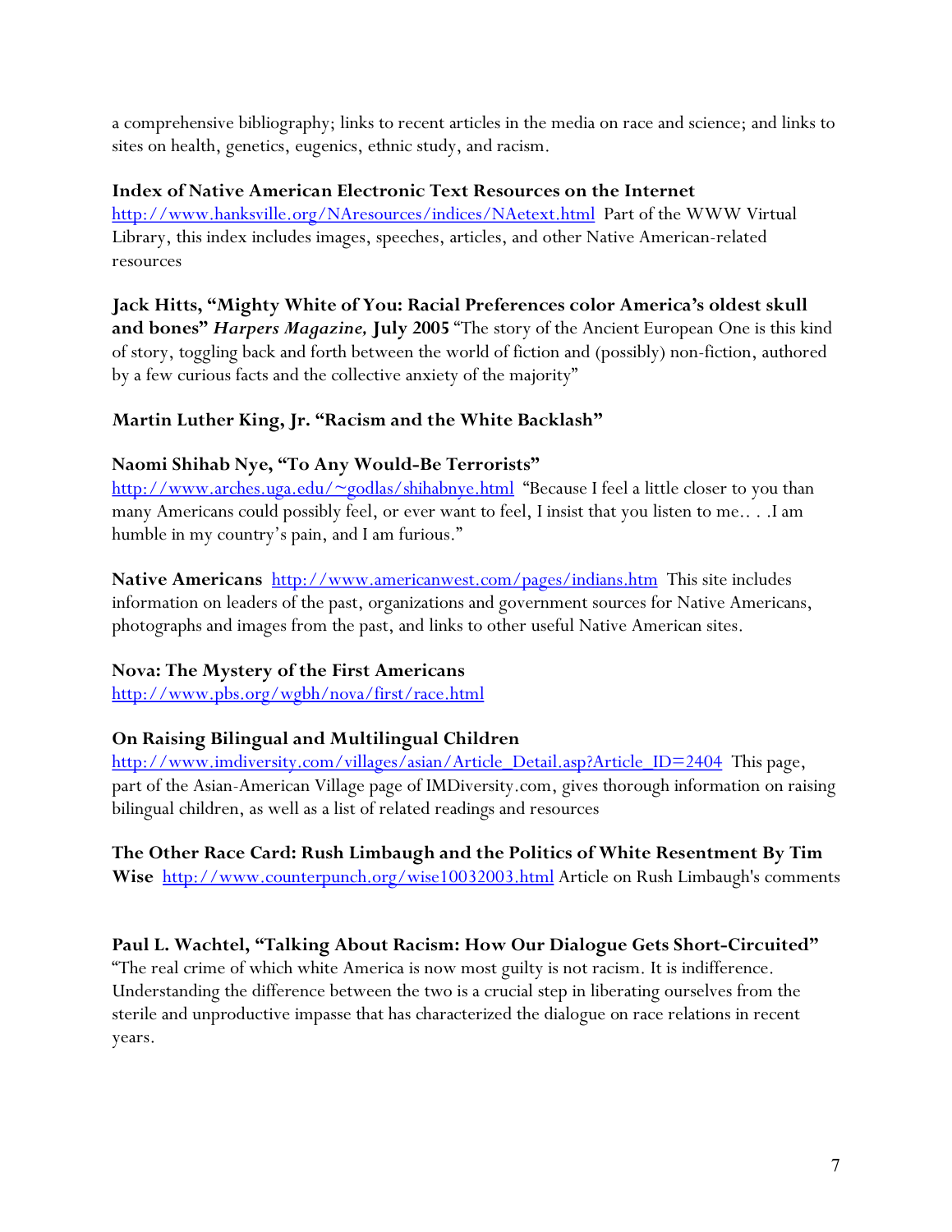**Reginald McKnight, "Confessions of a Wannabe Negro"** I can't say when I first noticed my blackness…I do, however, remember the very day I noticed that my blackness made me different.

# **Racial Bias from Another Perspective: Limbaugh, the United States and South Africa By Heather Gray**

<http://www.commondreams.org/scriptfiles/views03/1006-09.htm> Article on Rush Limbaugh's comments

Search Latino.com [http://www.searchlatino.com](http://bcs.bedfordstmartins.com/hrel/toplinks/topicResults.asp?topic=Mexican/Latin%20Americans&page=&title=Rereading%20America,%20Gary%20Colombo,%20Robert%20Cullen,%20Bonnie%20Lisle%20(6th%20ed.)) Search Latino provides links to sites about Latinos in the arts, technology, education, music, politics, and other fields.

**Shelby Steele "I'm Black, You're White, Who's Innocent?** "I think the racial struggle in America has always been primarily a struggle for innocence…Both races instinctively understand that to loose innocence is to lose power.

The Arab-American Institute [http://www.aaiusa.org/](http://bcs.bedfordstmartins.com/hrel/toplinks/searchResults.asp?page=&title=Rereading%20America,%20Gary%20Colombo,%20Robert%20Cullen,%20Bonnie%20Lisle%20(6th%20ed.)) A rich web site devoted to the Arab-American community and the challenges and issues they face in contemporary American society. This web site primarily provides policy and civic research support, but includes a section on publications which contains many articles and essays on Arab/American relations. A link to an educational packet on current discussions in the Arab American community, The Middle East, and Islam, includes many articles from AAI staff writers

# **The Center for the Study of White American Culture** [http://www.euroamerican.org](http://bcs.bedfordstmartins.com/hrel/toplinks/ChapterResults.asp?chapter=Ch.+5%3A+Created+Equal%3A+The+Myth+of+the+Melting+Pot&title=Rereading%20America,%20Gary%20Colombo,%20Robert%20Cullen,%20Bonnie%20Lisle%20(6th%20ed.)&page=)

This site is not a white supremacist site; rather, it is a place for "cultural exploration and selfdiscovery among white Americans." Click here for a racial awareness quiz, a series of papers on whiteness and its role in a multicultural society, and objectives for creating a society based on multiracial values.

# **The Martin Luther King Jr. Papers Project** [http://www.stanford.edu/group/king](http://bcs.bedfordstmartins.com/hrel/toplinks/topicResults.asp?topic=African%20Americans&page=&title=Rereading%20America,%20Gary%20Colombo,%20Robert%20Cullen,%20Bonnie%20Lisle%20(6th%20ed.))

Developed by the King Center for Nonviolent Social Change, this site contains a collection of historical information about Martin Luther King and the civil rights movement, as well as some of King's writings, speeches, and sermons, such as the "I Have a Dream."

## **The New York Times: "How Race Is Lived in America"**

<http://www.nytimes.com/library/national/race> The New York Times won a 2001 Pulitzer Prize for national reporting for its series "How Race Is Lived in America." This page offers more than a dozen articles on the current state of race relations in many parts of the country.

# **The United Nations Declaration on Race and Racial Prejudice**

[http://www.hri.ca/uninfo/treaties/19.shtml](http://bcs.bedfordstmartins.com/hrel/toplinks/topicResults.asp?topic=Race&page=&title=Rereading%20America,%20Gary%20Colombo,%20Robert%20Cullen,%20Bonnie%20Lisle%20(6th%20ed.))